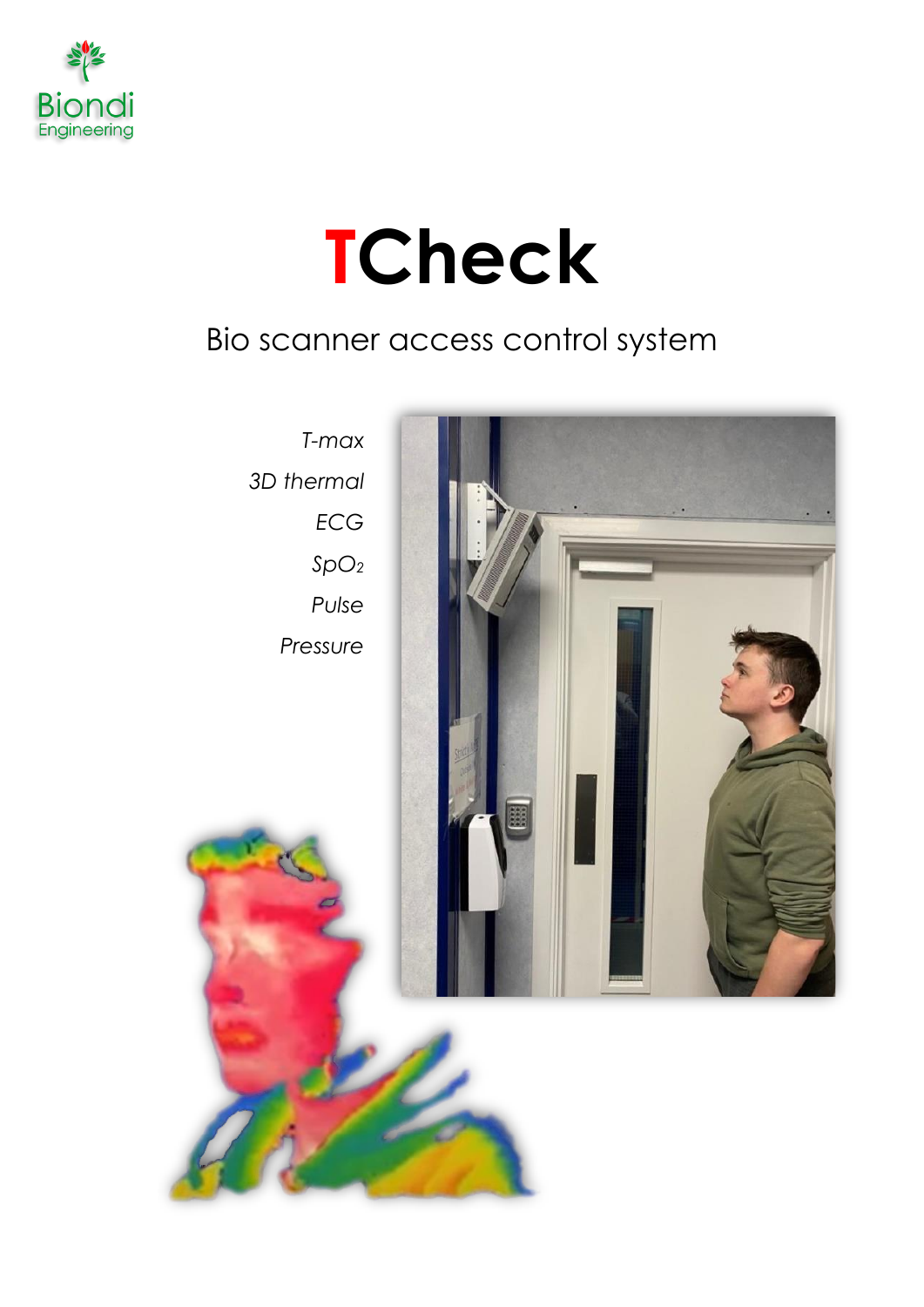

# System features  $\Gamma$

## **Real-time multi parametric evaluation**



**The TCheck was conceived by the Biondi Engineering research team on the basis of its twenty years of experience in applying innovative methodologies for measuring biometric parameters in the animal field.**

3D Thermal imaging

> Artificial Intelligence

ECG and PPG

**The purpose of this patented solution is not only to measure the maximum temperature of a subject, but above all it is to identify asymptomatic subjects in an early stage, which despite being infected and contagious do not show evident alterations in temperature.**

**The biometric smart card completes the TCheck system by adding the possibility of performing a real-time ECG Lead-I and a pulse oximetry analysis in parallel to the 3D thermal scanning of the face.**

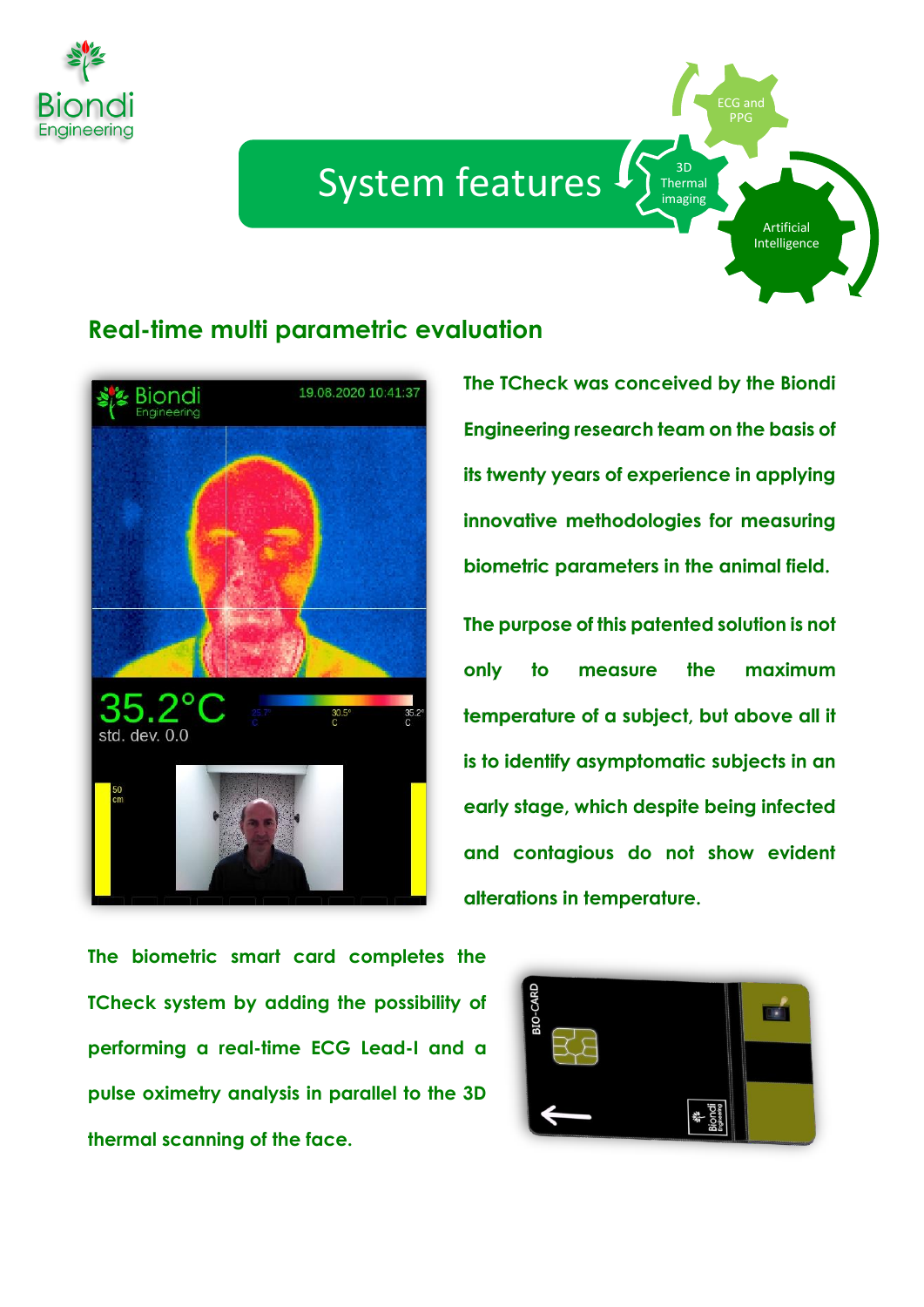

# **Technical specifications**

| <b>Description</b>                       |                           | <b>TC20-B</b>                                                      | <b>TC20-S</b>                              | <b>TC20-W</b>            |
|------------------------------------------|---------------------------|--------------------------------------------------------------------|--------------------------------------------|--------------------------|
|                                          | <b>Sensor type</b>        | <b>Uncooled FPA</b>                                                |                                            |                          |
| <b>Thermal Imaging</b><br><b>Sensing</b> | Wavelenght                | $8 \div 14$ µm                                                     |                                            |                          |
|                                          | <b>Resolution</b>         | 19200 pixels                                                       |                                            |                          |
|                                          | <b>Field of view</b>      | 40°H x 30°V x 50°D                                                 |                                            |                          |
|                                          | <b>Focal lenght</b>       | <b>18 mm</b>                                                       |                                            |                          |
|                                          | Range                     | $20^{\circ}$ C ÷ 50 $^{\circ}$ C                                   |                                            |                          |
|                                          | <b>Accuracy</b>           | ≤ 0.3 °C                                                           |                                            |                          |
|                                          | <b>Calibration</b>        | <b>Built-in automatic temperature correction</b>                   |                                            |                          |
|                                          | <b>Maintenance</b>        | <b>Recalibration with external black body</b>                      |                                            |                          |
|                                          | <b>Response time</b>      | $\leq 0.1$ s                                                       |                                            |                          |
| <b>3D Depth</b>                          | Range                     | 350 ÷ 1000 mm                                                      |                                            |                          |
| <b>Sensing</b>                           | <b>Field of view</b>      | 60°H x 50°V x 78°D                                                 |                                            |                          |
|                                          | <b>Accuracy</b>           | t1mm@1m                                                            |                                            |                          |
|                                          | Laser                     | Class 1 eye safe, 830nm, <1mW                                      |                                            |                          |
|                                          | Data rate                 | >30 Milion 3D points per second                                    |                                            |                          |
| <b>Color Imaging</b>                     | <b>Resolution</b>         | 1920 x 1080 pixel 32 bit, 30 fps                                   |                                            |                          |
| <b>Sensing</b>                           | <b>Field of view</b>      | 70°H x 60°V x 92°D                                                 |                                            |                          |
|                                          | <b>Media</b>              |                                                                    | <b>Smart card</b>                          | <b>Smart card</b>        |
| <b>Biometric</b>                         | <b>ECG</b>                |                                                                    | $Lead - 1$                                 | $lead - 1$               |
| <b>Sensing</b>                           | <b>PPG</b>                |                                                                    | SpO <sub>2</sub> / Pulse                   | SpO <sub>2</sub> / Pulse |
|                                          | <b>Communication</b>      |                                                                    | <b>Contact</b>                             | <b>Wireless</b>          |
| <b>Alarm</b>                             | Mode                      | Local alarm, message transmission, triggers<br><b>Available</b>    |                                            |                          |
|                                          | <b>Triggers</b>           |                                                                    |                                            |                          |
| <b>Elaboration</b>                       | <b>CPU</b>                | Intel Atom <sup>®</sup> x7-E3950                                   |                                            |                          |
|                                          | <b>Neural processor</b>   | 3 x Intel® VPU 2485                                                |                                            |                          |
|                                          | <b>Memory</b>             | Up to 8 GB LPDDR4                                                  |                                            |                          |
|                                          | <b>Storage capacity</b>   | Up to 128 GB solid state                                           |                                            |                          |
| <b>Physical</b>                          | Input voltage             | 12 VDC Max 2A                                                      |                                            |                          |
| <b>Interfaces</b>                        | <b>Ethernet</b>           | RJ45 (optional)                                                    |                                            |                          |
|                                          | <b>Alarm out</b>          | <b>DB9</b> (optional)                                              |                                            |                          |
|                                          | <b>Wireless</b>           | WiFi 802.11 AC 2T2R and Bluetooth 4.2 (BLE)                        |                                            |                          |
| <b>Software</b>                          | <b>Interface</b>          | Database / Third party management software interface<br>(optional) |                                            |                          |
|                                          | <b>Cloud</b>              | Web portal for data analytics                                      |                                            |                          |
|                                          | <b>Internal App</b>       | <b>Development of custom functions (optional)</b>                  |                                            |                          |
| <b>Individual</b>                        | <b>Software</b>           | <b>Identification based on pictures</b>                            |                                            |                          |
| <b>Identification</b>                    | <b>Face ID</b>            |                                                                    | Deep learning model for face ID (optional) |                          |
|                                          | <b>Contact</b>            |                                                                    | ID                                         |                          |
|                                          | <b>Wireless</b>           |                                                                    |                                            | <b>RFID</b>              |
|                                          | <b>Max operation</b>      | $0^\circ \text{C} \div 40^\circ \text{C}$                          |                                            |                          |
| <b>Environment</b>                       | <b>Standard operation</b> | $15^{\circ}$ C ÷ 30 $^{\circ}$ C                                   |                                            |                          |
|                                          | <b>Storage</b>            | $-40^{\circ}$ C ÷ 50 $^{\circ}$ C                                  |                                            |                          |
| <b>Black body</b>                        | <b>Factory settings</b>   | $37^{\circ}$ C                                                     |                                            |                          |
|                                          | <b>Resolution</b>         | $0.1^{\circ}$ C                                                    |                                            |                          |
|                                          | <b>Radiation plane</b>    | $\Phi$ 50 mm                                                       |                                            |                          |
|                                          | <b>Stability</b>          | ±0.1°C/30min                                                       |                                            |                          |
|                                          | Ambient temp.             | $5^{\circ}$ C ÷ 40 $^{\circ}$ C                                    |                                            |                          |
|                                          | Power                     | 100 ÷ 240 VAC 50/60 Hz Max 1A                                      |                                            |                          |
|                                          | <b>Emission</b>           | 0.96                                                               |                                            |                          |
|                                          | Weight                    | < 4 kg                                                             |                                            |                          |
|                                          | <b>Dimensions</b>         | 155 x 133 x 137 mm                                                 |                                            |                          |
| <b>Certification</b>                     | <b>CE</b>                 |                                                                    |                                            |                          |